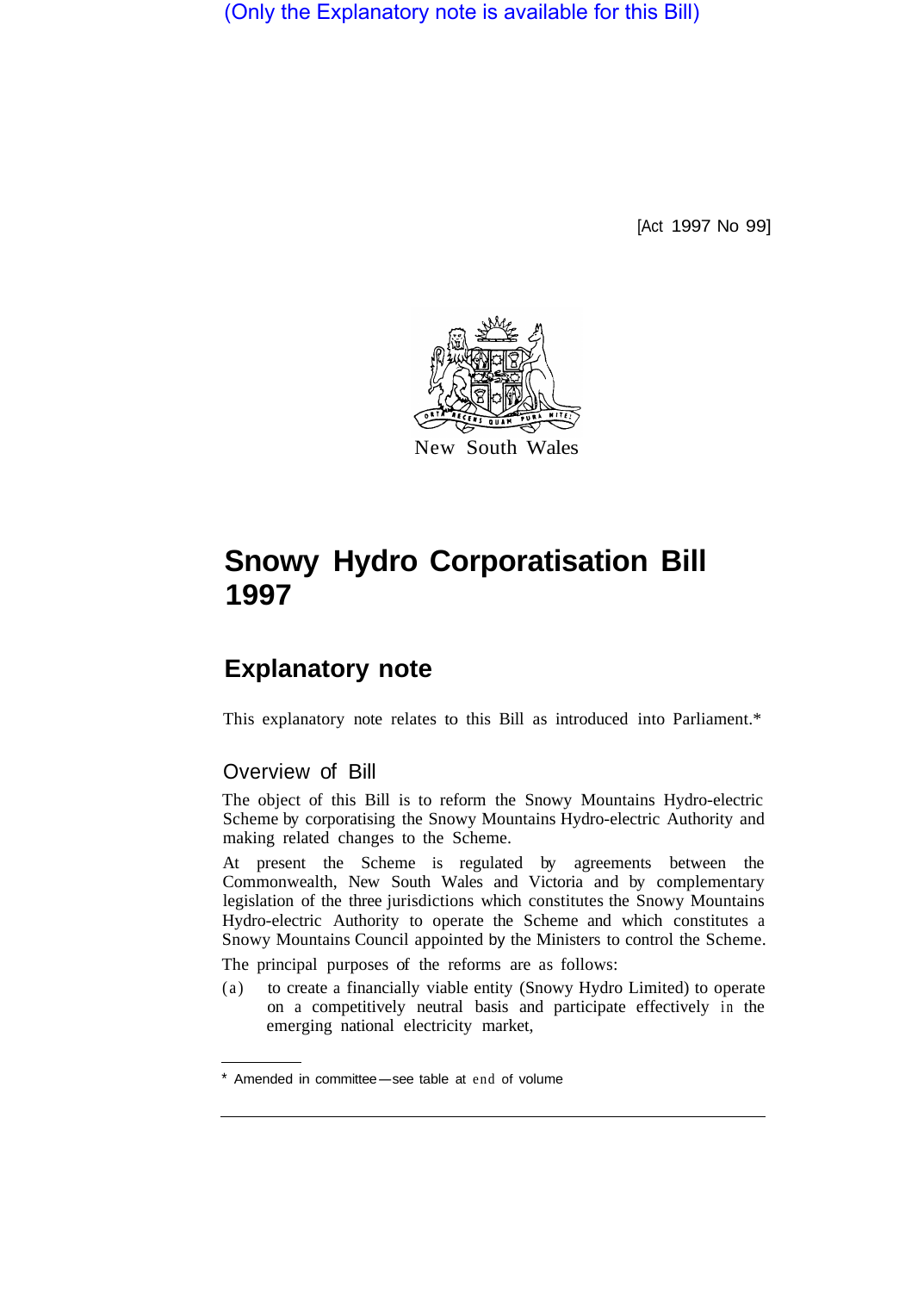Explanatory note

(b) to replace the existing rights of the Commonwealth, New South Wales and Victoria in the Scheme (including electricity entitlements) with an initial issue of equity in Snowy Hydro Limited, as follows:

| $\bullet$ | Commonwealth    | 13% |
|-----------|-----------------|-----|
| $\bullet$ | New South Wales | 58% |
| $\bullet$ | Victoria        | 29% |

- (c) to enable the environmental, planning and other laws of New South Wales to be applied to the operations of the Scheme,
- (d) to facilitate the refinancing and repayment of the debt to the Commonwealth under the Scheme,
- (e) to provide, before Corporatisation takes effect, for the establishment of a public water inquiry with respect to environmental issues arising from current water flows in the Scheme and the implementation of the outcomes of that inquiry agreed by New South Wales and Victoria.

The reforms have been agreed to between the Commonwealth, New South Wales and Victoria and will require further detailed agreements to implement them. A copy of principles agreed to as at **1** May 1997 to guide the Corporatisation process is set out in Annexure A to this explanatory note.

The Commonwealth and Victorian Corporatisation Acts will mirror the provisions of the proposed Act (other than the regulatory provisions of Parts  $4 - 7$ ).

## Outline of provisions

#### **Part 1 Preliminary**

**Clause 1** sets out the name (also called the short title) of the proposed Act.

**Clause 2** provides for the commencement of the proposed Act on a day or days to be appointed by proclamation.

**Clause 3** sets out the object of the proposed Act. The clause declares that it is the intention of Parliament that the proposed Act will operate concurrently with the proposed Commonwealth and Victorian Corporatisation Acts and will have effect only to the extent that it is within the legislative power of Parliament.

**Clause 4** defines certain words and expressions used in the proposed Act.

Explanatory note page 2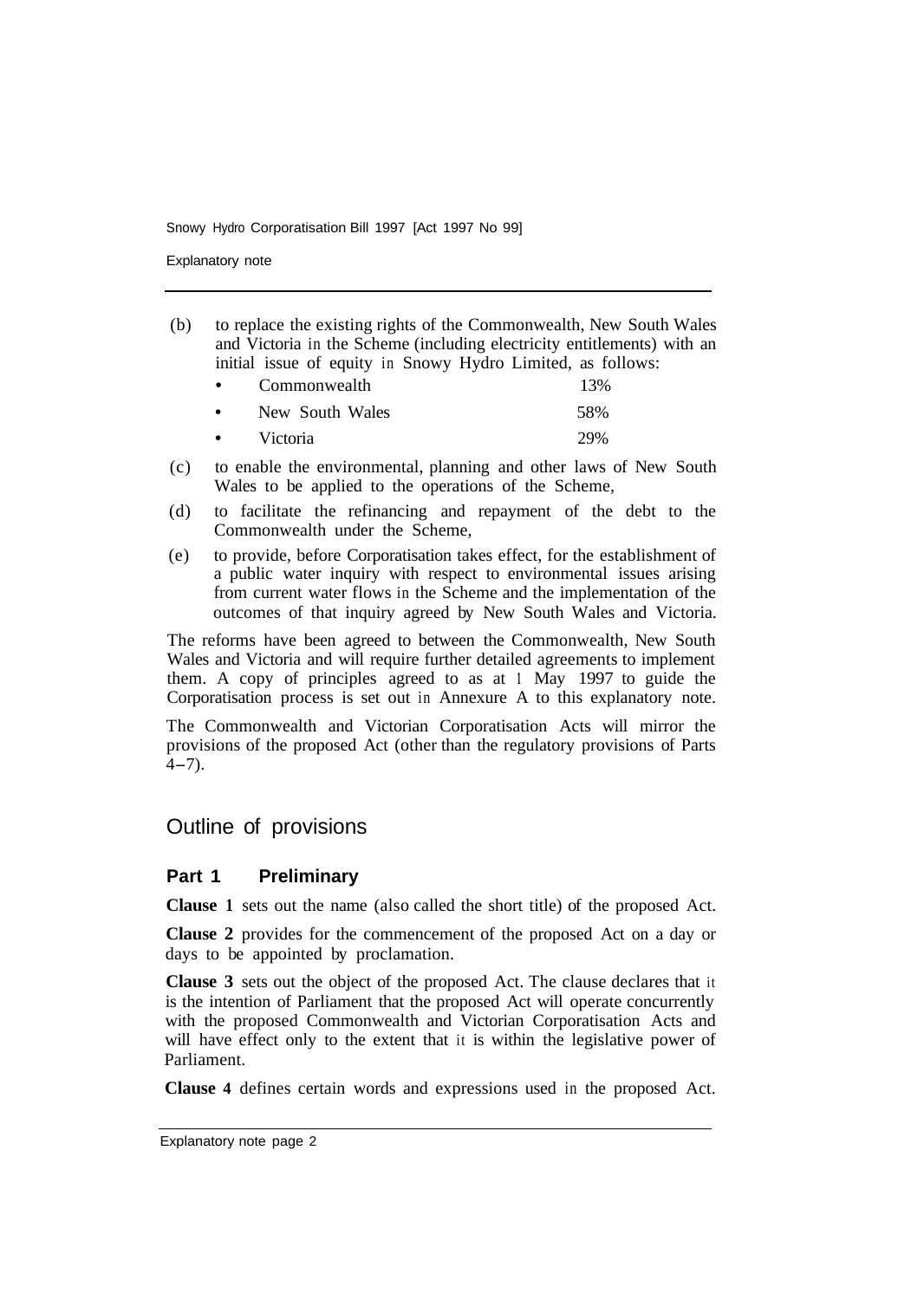Explanatory note

The *Company* is Snowy Hydro Limited, a company to be incorporated in **NSW**. The *corporatisation date* is a date agreed between the Commonwealth and the States of NSW and Victoria on which the repeal of the existing Commonwealth legislation is proclaimed. The *Snowy water catchment* is defined as the area within designated water catchments in the Snowy Mountains area and as shown on a map tabled with this Bill.

### **Part 2 Snowy Hydro Company**

**Clause 5** authorises NSW to acquire, hold, dispose of and deal with shares in the Company. The initial shares of NSW, the Commonwealth and Victoria will be issued in consideration for the transfer of the existing Snowy hydro undertaking to the Company.

**Clause 6** provides that shares acquired by NSW will be held by Ministers of the State.

**Clause 7** refers to the Commonwealth Parliament the necessary legislative power to hold shares in the Company.

**Clause 8** ensures that the Company and its subsidiaries are not agencies of the State of NSW or public authorities.

**Clause 9** requires the Company to pay to NSW tax-equivalent payments while exempt from Commonwealth income and other tax. Victoria is to be paid a proportion of those payments equivalent to the proportion of shares it holds in the Company, for so long as it continues to hold shares in the Company.

**Clause 10** provides that the liabilities of the Company and its subsidiaries are not guaranteed by NSW, but enables NSW to guarantee obligations of the Company at the corporatisation date with respect to the Commonwealth debt acquired by the Company.

### **Part 3 Transfers**

**Clause 11** transfers to the Company all the existing assets and liabilities of the Snowy Mountains Hydro-electric Authority. The liabilities transferred will include the Commonwealth debt, which is to be determined under the proposed Commonwealth Corporatisation Act with the agreement of NSW and Victoria. The assets and liabilities will not include those relating to the electricity transmission undertaking, which is to be transferred to TransGrid.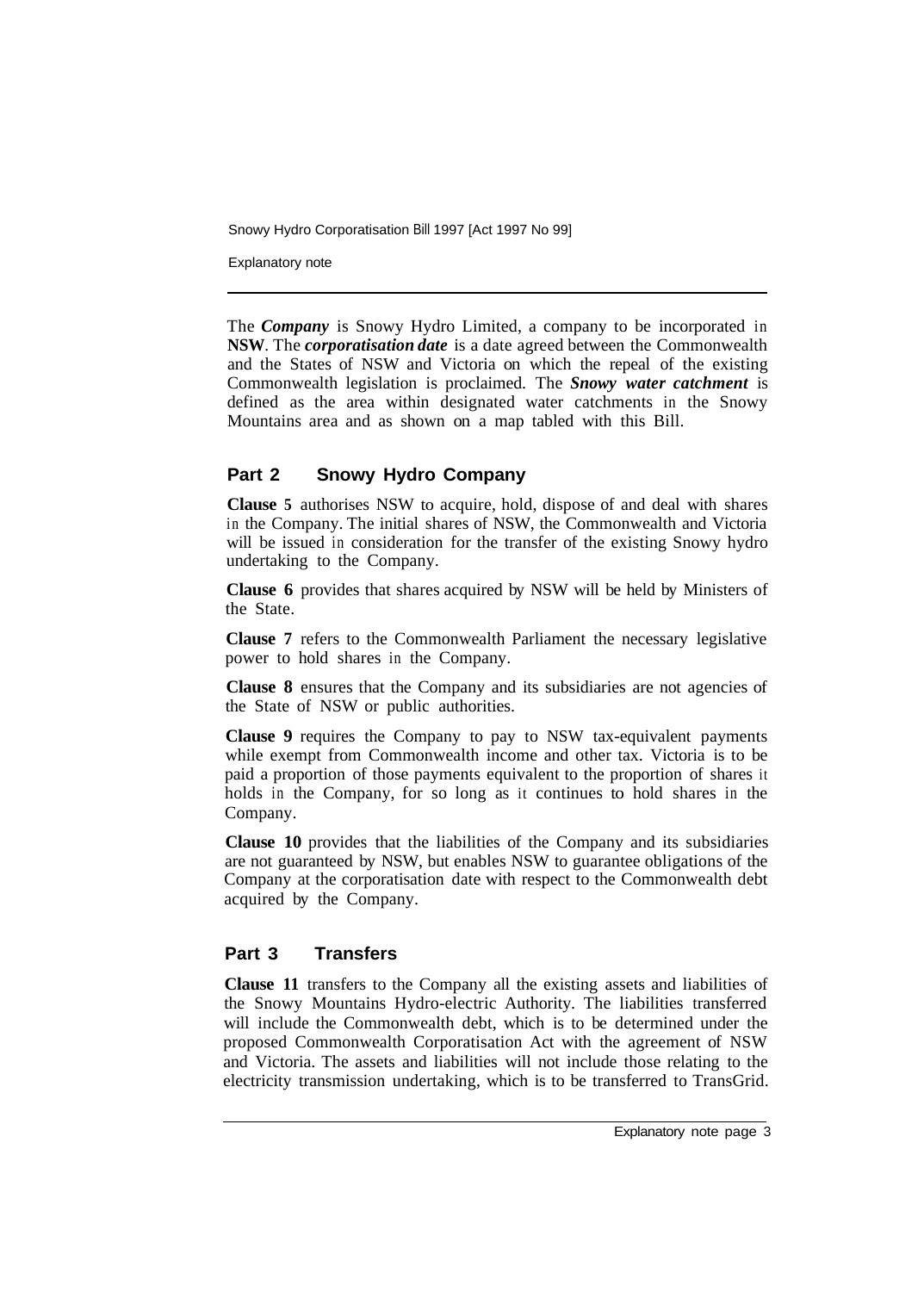Explanatory note

**Clause 12** enables the relevant Ministers to transfer to the Company assets and liabilities of the participating Governments relating to the Scheme (including those relating to the trading of electricity generated by the Scheme). Freehold title to land in the Kosciuszko National Park cannot be transferred, but the ownership of works can be transferred even if they are fixtures.

**Clause 13** enables **NSW** to enter into an agreement with the Commonwealth and Victoria relating to the Commonwealth debt.

**Clause 14** enables the relevant Ministers to transfer to TransGrid any assets and liabilities of the existing Authority or the participating Governments relating to the electricity transmission undertaking of the Scheme.

**Clause 15** provides for the transfer to the Company of the staff of the existing Authority.

**Clause 16** provides for the transfer to the Company of certain Pacific Power staff seconded to the existing Authority or working on the Scheme or in connection with the trading of electricity generated by the Scheme.

**Clause 17** provides for future variations in the terms and conditions of transferred employees.

**Clause 18** provides legislative support for transitional provisions of the Commonwealth Corporatisation Act relating to the existing rights and benefits of employees of the existing Authority who are transferred to the Company.

#### **Part 4 Water inquiry**

**Clause 19** designates the area of inquiry for the purposes of the water inquiry, namely the Snowy water catchment, the Snowy River and other rivers and streams flowing from the catchment to Lake Hume, Blowering Reservoir or Burrinjuck Reservoir.

**Clause 20** requires a public water inquiry to be held by NSW (in conjunction with Victoria) with respect to environmental issues arising from the current pattern of water flows in the designated area caused by the operation of the Scheme. The inquiry is to report on options for dealing with those issues and the environmental, economic, agricultural and other impacts of those options.

**Clause 21** requires the final report of the inquiry to be made within 6 months or other agreed period and places a duty on the Minister to reach agreement with Victoria on the outcomes of the inquiry within 2 months or other agreed period.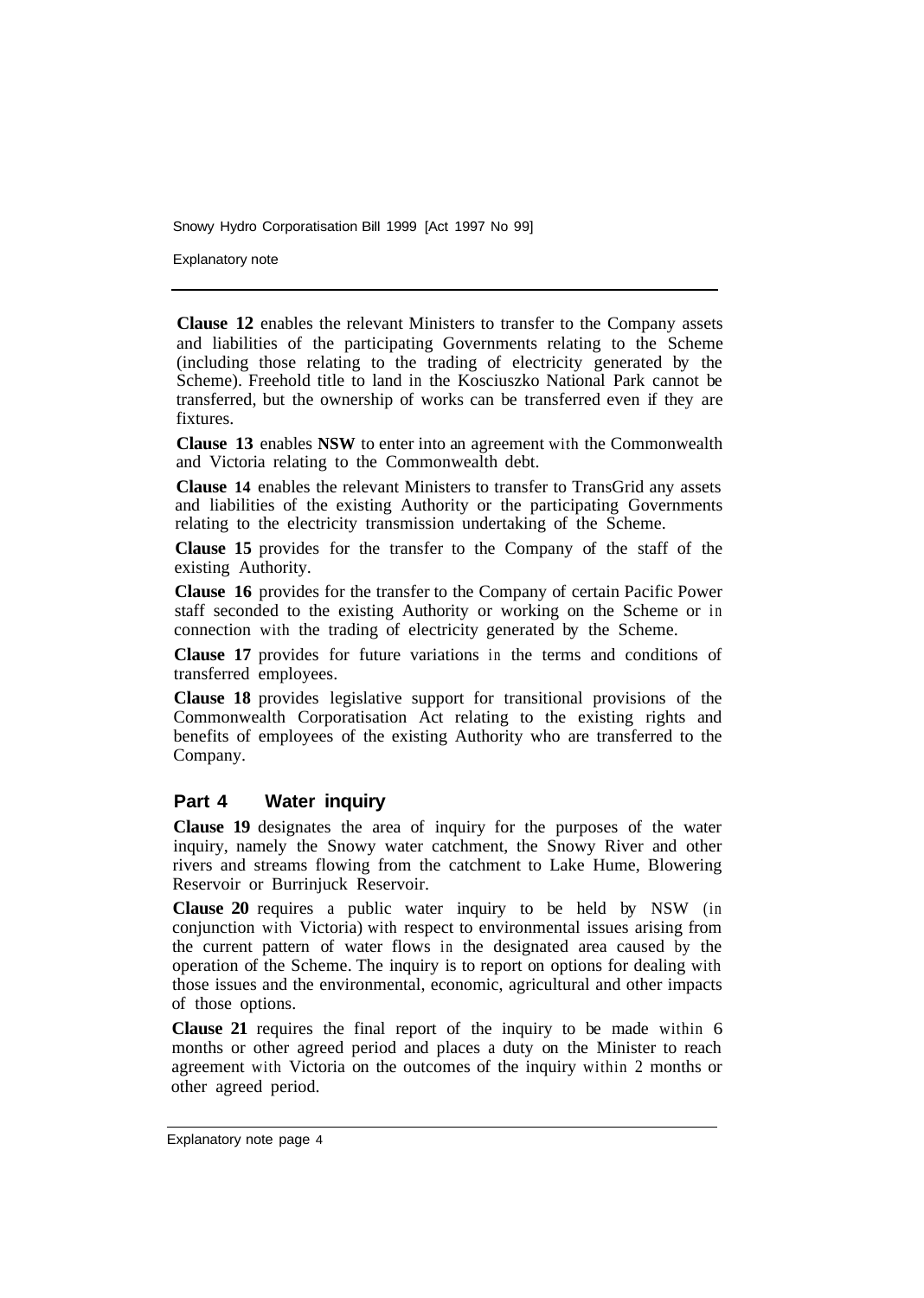Explanatory note

#### **Part 5 Snowy water licence**

**Clause 22** gives the Company an entitlement to be issued with a Snowy water licence by the Water Administration Ministerial Corporation on the Corporatisation date.

**Clause 23** sets out the rights and obligations to be conferred by the licence. Generally speaking, the Company is to be given the right to collect, divert, store and use (for electricity generation and related purposes) water in the Snowy water catchment. The Company will be obliged to release all the water stored (with certain minor exceptions) in accordance with arrangements made by the licence, including arrangements made for drought and other emergencies and for environmental reasons (such as increasing water flows in the Snowy River and other rivers in the Snowy Mountains area).

**Clause 24** provides that the term of the Snowy water licence is to be 75 years with an option for the Company to renew for another 50 years.

**Clause 25** provides for such a renewal of the licence and provides that any further renewal must be authorised by Act of Parliament.

**Clause 26** requires a review of the Snowy water licence by the Ministerial Corporation in accordance with the terms of the licence.

**Clause 27** authorises the variation of the Snowy water licence by the Ministerial Corporation in certain specified circumstances.

**Clause 28** authorises the revocation of the Snowy water licence by the Ministerial Corporation for certain breaches of the licence.

**Clause 29** enables the Snowy water licence to be transferred by the Ministerial Corporation to another body.

**Clause 30** enables NSW to enter into an agreement to compensate the Company for action taken by the Ministerial Corporation or NSW that causes an adverse financial impact on the Company.

**Clause 31** provides for the payment of fees and charges (but not taxes) by the Company during the term of the Snowy water licence.

**Clause 32** preserves the rights of local water extraction from the Scheme as authorised by the Ministerial Corporation. Existing extractors will not be obliged to pay the Company for water extracted (up to a total net amount for all existing extractors of 3 gigalitres).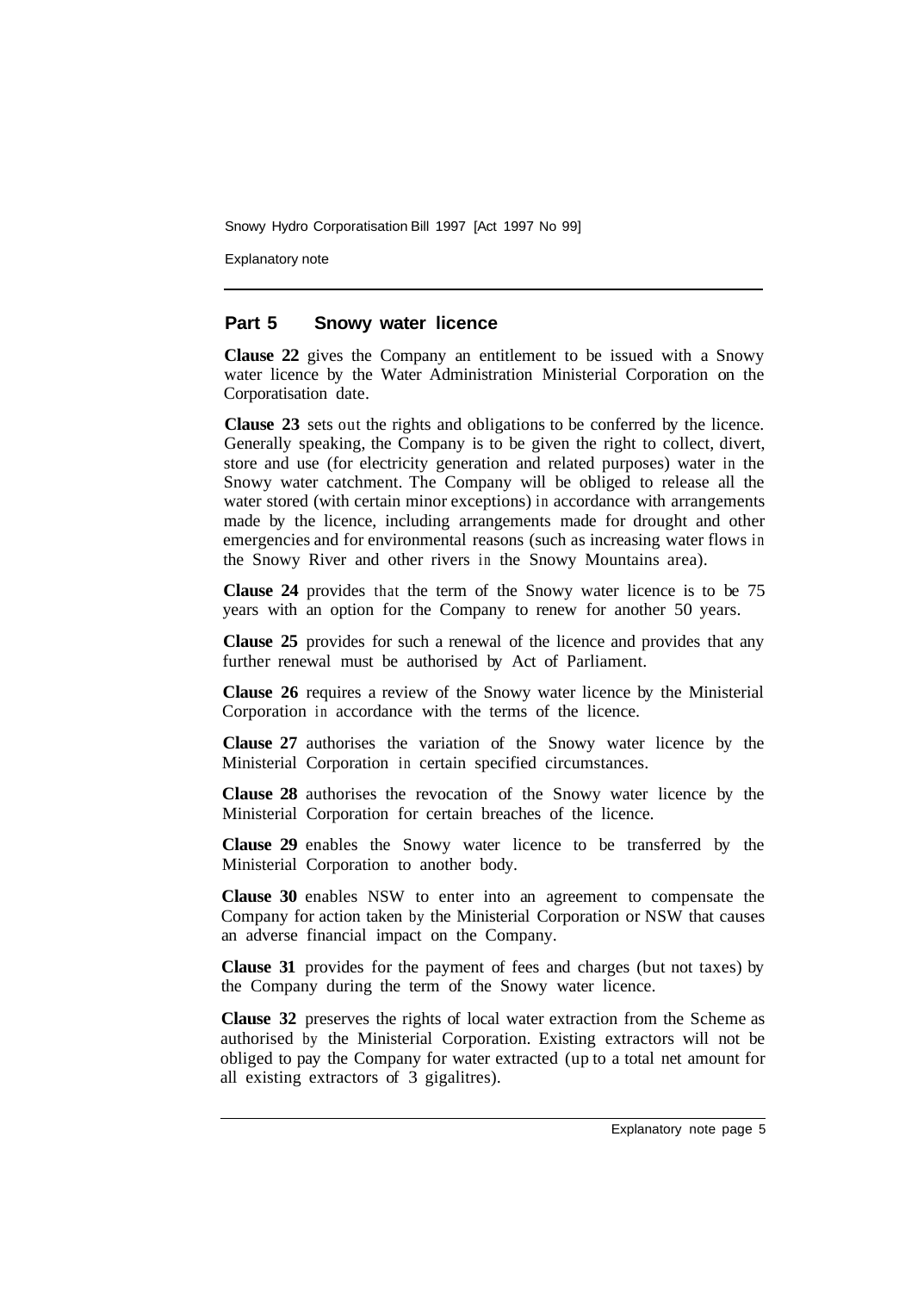Explanatory note

**Clause 33** gives the Ministerial Corporation rights of entry to and inspection of the Company's works to investigate compliance with the Snowy water licence.

**Clause 34** makes it an offence for the Company to contravene the Snowy water licence. The clause imposes an increased maximum penalty of \$1 million (together with a daily penalty of \$100,000) if the contravention was intentional or reckless and caused or was likely to cause harm to the environment. The maximum penalty for a director or other person who knowingly authorised or permitted the contravention will be \$250,000 or 2 years imprisonment or both.

**Clause 35** enables the court, on conviction of the Company of such an offence, to make orders to control or make good any resulting harm to the environment or to pay the costs incurred by others in doing so.

#### **Part 6 Snowy park leases**

**Clause 36** defines the relevant national park legislation.

**Clause 37** provides for the grant of leases, licences and other rights over the Kosciuszko National Park for the purposes of, or in connection with, the existing Scheme works and future related works of the Company. The Company will be entitled to a grant over any part of the Park for its existing Scheme works (the Snowy park lease). The term of the Snowy park lease is to be 75 years with an option for the Company to renew for another 50 years. The Snowy park lease must make provision for public access to those stored waters previously available for public recreation.

**Clause 38** provides for the plan of management for the Kosciuszko National Park to impose obligations on the activities of the Company in the Park. Regulations may be made under the proposed Act to enforce those obligations, including by imposing criminal or civil liability for a breach.

**Clause 39** provides for the grant of leases, licences and other rights over the Kosciuszko National Park for the purposes of enabling TransGrid to operate an electricity transmission system from the generating works of the Scheme.

#### **Part** *7* **Application of planning and other laws**

**Clause 40** enables the Governor by proclamation to declare the works, activities and other things connected with the Scheme to be the existing Scheme development.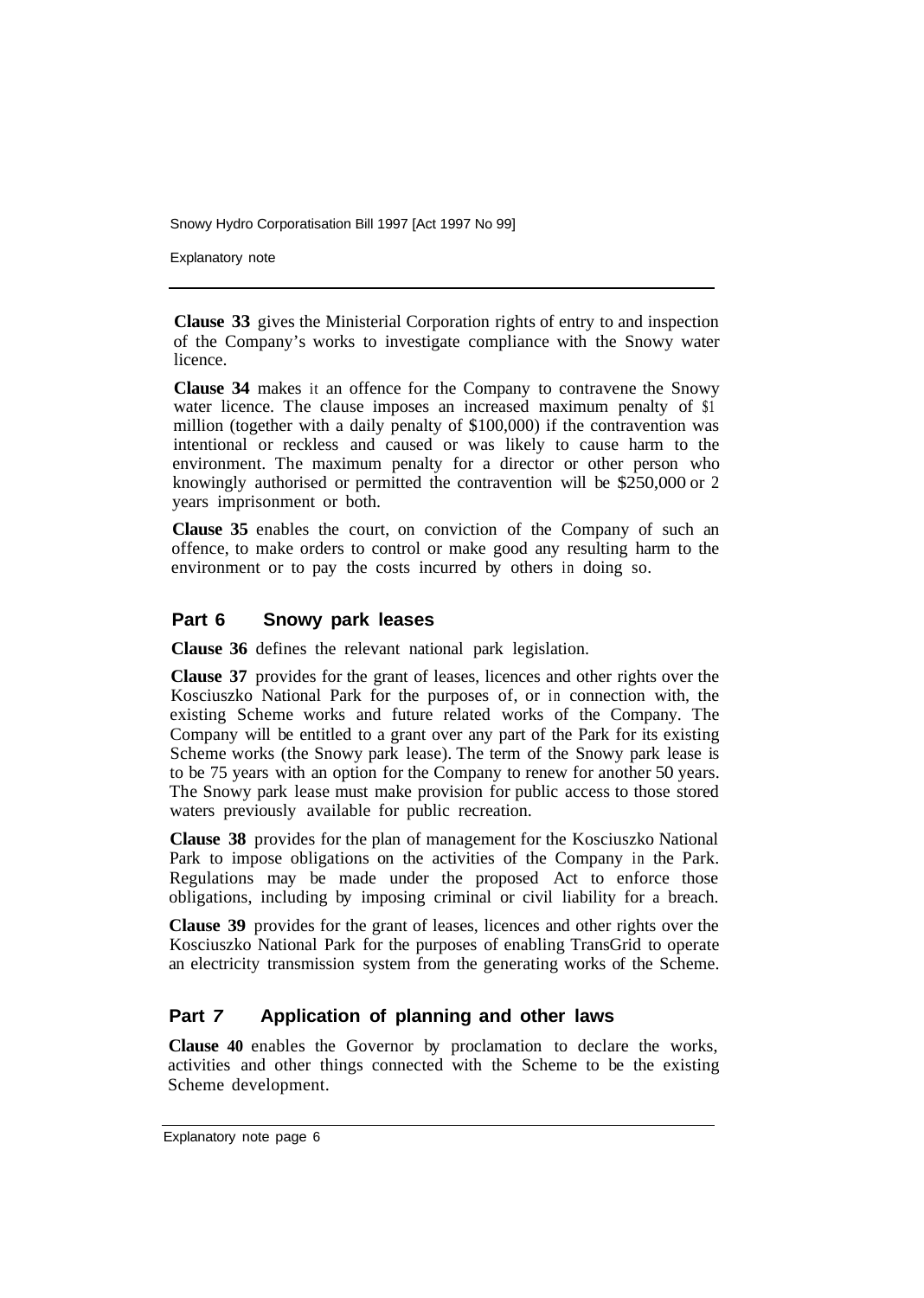Explanatory note

**Clause 41** provides for the application of the *Environmental Planning and Assessment Act 1979 (the EPA Act)* to the existing Scheme development. The development has been exempt from the application of that Act before Corporatisation. Initial approvals for the existing Scheme development may be granted by a determining authority without compliance with Part 5 of the EPA Act. The Company is to be taken to have development consent for any part of the existing Scheme development that requires development consent under Part 4 of that Act.

**Clause 42** exempts the existing Scheme development from any requirement for approval under the *Local Government Act 1993* and from any water classification restriction that would prevent the issue of a licence under the *Pollution Control Act 1970.* 

#### **Part 8 Miscellaneous**

**Clause 43** provides that the proposed Act binds the Crown.

**Clause 44** enables NSW to enter into an agreement with the Commonwealth and Victoria for sharing land tax payable by the Company while they are shareholders in the Company.

**Clause 45** authorises the Minister to execute agreements on behalf of NSW for the purposes of the proposed Act.

**Clause 46** exempts from NSW taxation matters related to the Corporatisation of the existing Authority.

**Clause 47** gives an exemption from certain provisions of the *Corporations Law* in connection with the Corporatisation of the existing Authority.

**Clause 48** requires the annual financial and other reports of the Company that are required to be provided to the annual general meeting of the Company to be tabled in Parliament.

**Clause 49** authorises the making of regulations under the proposed Act.

**Clause 50** makes directors and other persons concerned in the management of a corporation guilty of an offence if they knowingly permit or authorise the commission of an offence by the corporation against the proposed Act.

**Clause 51** provides for the summary disposal of proceedings for offences against the proposed Act and regulations and for the time within which those offences may be instituted.

**Clause 52** repeals existing NSW Acts relating to the Scheme set out in Schedule 2.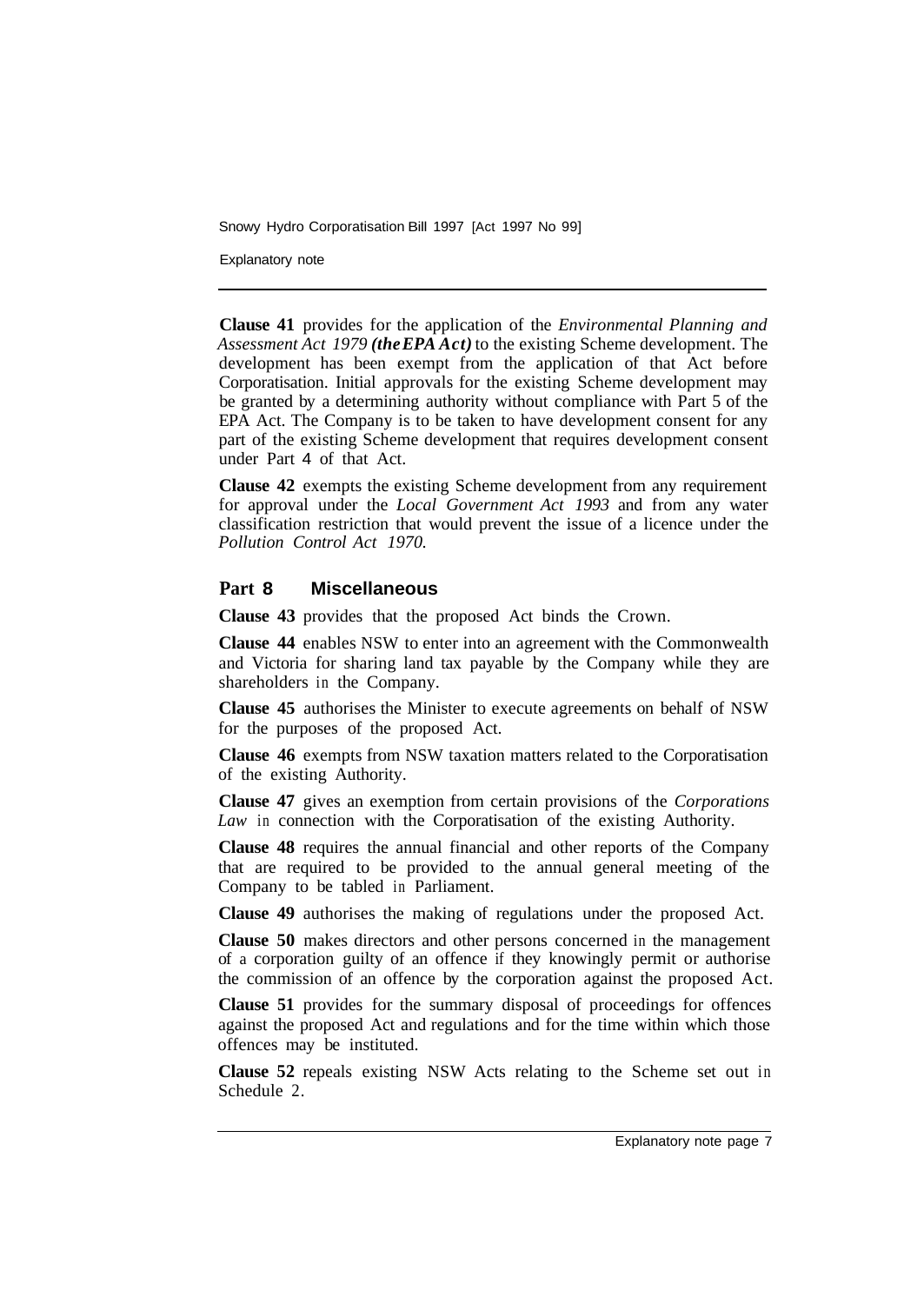Explanatory note

**Clause 53** terminates the existing Government agreements relating to the Scheme.

**Clause 54** abolishes the Snowy Mountains Hydro-electric Authority and the Snowy Mountains Council.

**Clause 55** amends the Acts specified in Schedule 3 in the manner set out in that Schedule.

**Clause 56** gives effect to the Schedule of savings and transitional provisions.

**Schedule 1** contains provisions relating to the transfer of assets and liabilities under the proposed Act.

**Schedule 2** repeals existing NSW legislation relating to the Scheme (including legislation relating to the construction and operation of Blowering Dam).

**Schedule 3** amends the *National Parks and Wildlife Act 1974* and the *Water Administration Act 1986* to make consequential amendments.

**Schedule 4** contains savings, transitional and other provisions.

#### **Annexure A Corporatisation principles**

#### **1 Introduction**

- 1.1 Corporatisation of the Snowy Mountains Hydro-electric Authority ("SMHEA") and related aspects of the Snowy Mountains Hydro-electric Scheme (collectively the "Scheme") by the Commonwealth, New South Wales and Victoria is a significant national micro-economic reform initiative and is being undertaken in accordance with Council of Australian Governments commitments.
- 1.2 Corporatisation is being implemented to create a financially viable corporatised entity ("Snowy Hydro") to operate on a competitively neutral basis and which is able to effectively participate in the emerging national electricity market ("NEM").
- 1.3 Corporatisation will bring Snowy Hydro under New South Wales laws generally, including the New South Wales environmental, planning and water regulatory frameworks. Amongst other things, it will also facilitate substantial Commonwealth debt to be refinanced and repaid.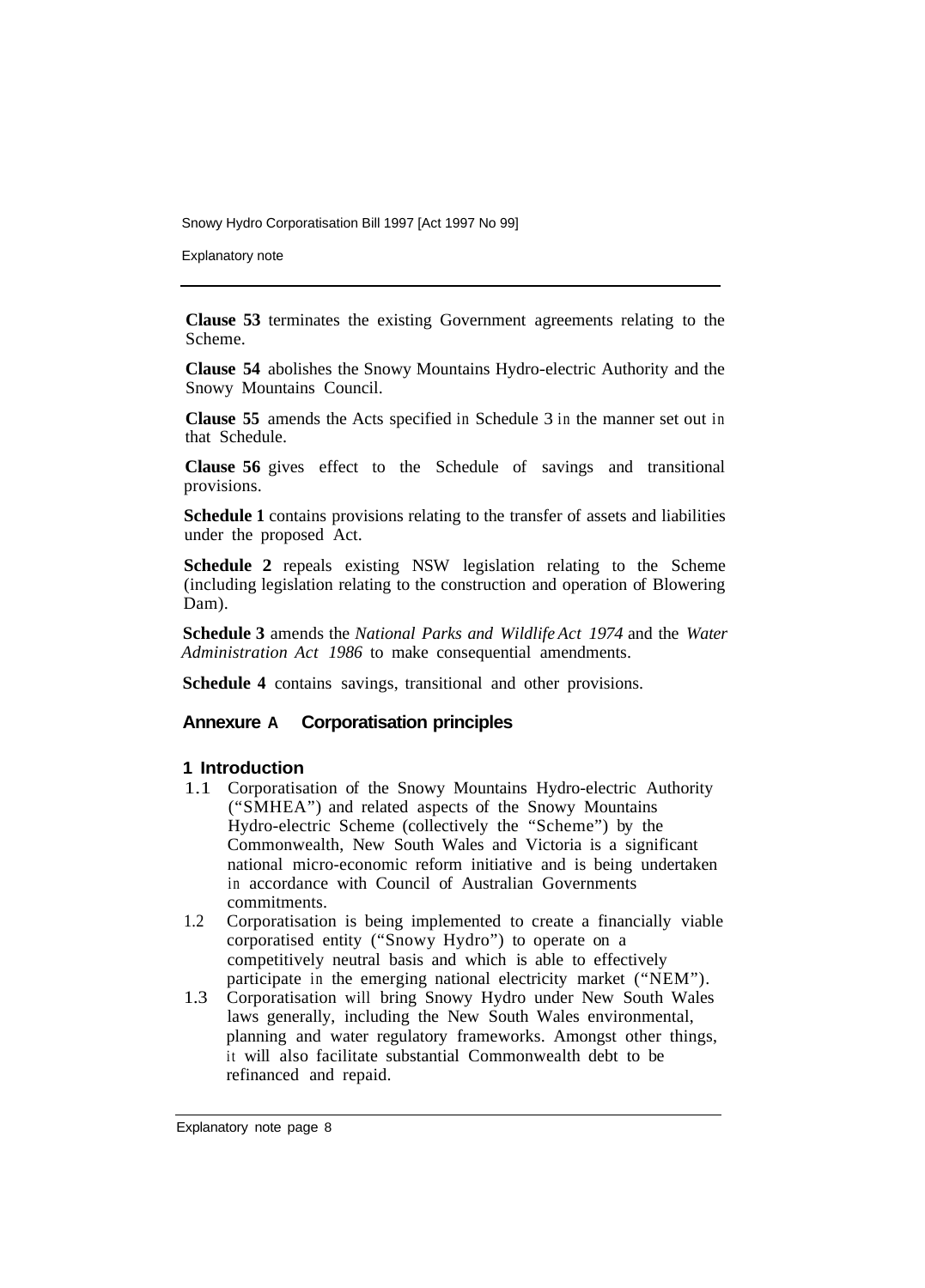Explanatory note

#### **2 Purpose**

- 2.1 The Scheme is to be corporatised by the Commonwealth, New South Wales and Victoria in accordance with these principles.
- 2.2 The Governments will take all actions reasonably necessary, including the introduction of legislation and the completion of various contractual. arrangements, to corporatise the Scheme in accordance with these principles.

#### **3 Corporate**

- 3. I The Scheme is to be corporatised through the establishment of a company limited by shares under the *Corporations Law.*
- 3.2 The principal purposes of Snowy Hydro are to include:
	- (1) participation on a commercial basis in the emerging NEM as an independent electricity generator,
	- (2) participation on a commercial basis in any future developments and operations approved by its Board, and
- (3) meeting appropriate water arrangements.
- 3.3 Upon or following Corporatisation:
	- (1) SMHEA and the Snowy Mountains Council will be dissolved,
	- (2) the legislation and associated agreements will be repealed, amended or terminated, and
	- (3) each of the Governments' existing rights in relation to the Scheme (including electricity entitlements) will be extinguished in consideration of the issue of equity in Snowy Hydro.
- 3.4 Equity in Snowy Hydro will be held:

| (1) Commonwealth    | 13%, |
|---------------------|------|
| (2) Victoria        | 29%, |
| (3) New South Wales | 58%. |

- *3.5*  As between Government equity holders:
	- (1) shareholder voting rights are to be equal unless otherwise agreed, and
	- (2) unanimous resolutions will be required on agreed major matters.
- 3.6 The initial board of directors of Snowy Hydro, including its Chairman, will be appointed by the unanimous agreement of the Governments.
- 3.7 The Chief Executive Officer will be appointed by the Board and will be a director.
- 3.8 Board decisions will be based on a simple majority vote with each director having one vote and the Chairman a casting vote.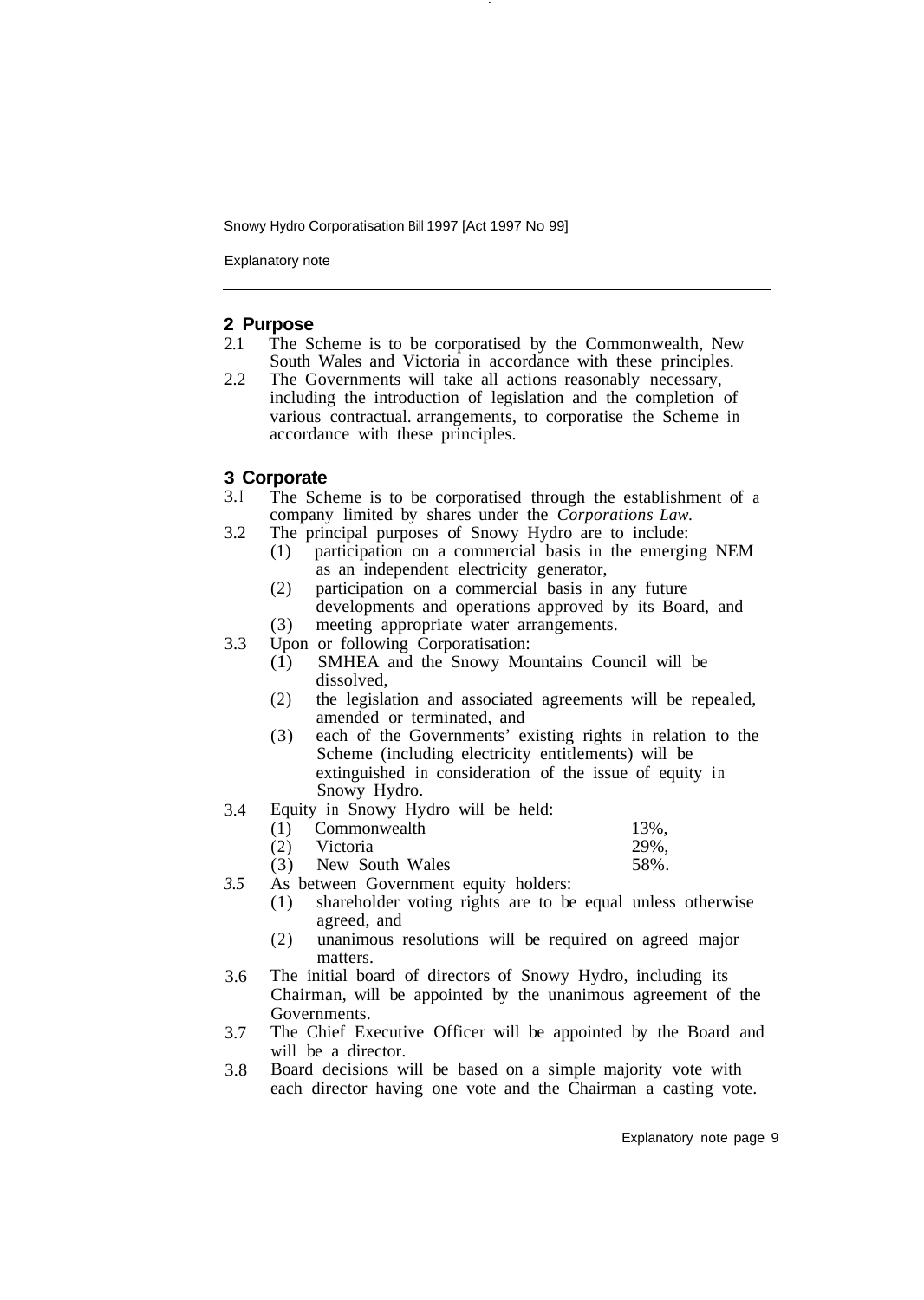Explanatory note

#### **4 Transfer of business undertaking**

- 4.1 Upon Corporatisation the existing business undertaking (assets, rights and liabilities) of the Scheme will be transferred to Snowy Hydro apart from those assets, rights and liabilities comprising the transmission undertaking.
- 4.2 In addition, at Corporatisation the business undertakings of the States' respective Snowy traders (being separate business divisions of Pacific Power and the State Electricity Commission of Victoria respectively) and Snowy Hydro Trading Pty Ltd ACN 076 841 686 (including all vesting, hedging and other contracts entered into by such parties and which relate to the sale of energy produced by the Scheme) will be transferred on an agreed basis to Snowy Hydro.
- 4.3 The transmission undertaking will be transferred to TransGrid at an agreed fair market value. Thereafter, that undertaking will be operated on an open access basis and in accordance with usual regulatory arrangements for comparable assets in New South Wales.

#### **5 Debt**

- 5.1 At Corporatisation Snowy Hydro will assume debt equivalent to the market value of SMHEA's agreed debt to the Commonwealth at Corporatisation together with the market value of inscribed stock issued by SMHEA which will be novated to the Commonwealth at corporatisation (collectively the "Interim Loan").
- 5.2 The Interim Loan will be for a term of six months or as otherwise agreed and will contain usual commercial terms and conditions.
- 5.3 The Interim Loan will be secured by Snowy Hydro and the States.
- 5.4 The full amount of the Interim Loan will be refinanced and repaid to the Commonwealth as soon as practicable following Corporatisation on usual commercial terms and conditions. If the full amount is unable to be refinanced on reasonable commercial terms and conditions, the shareholder Governments will inject equity into Snowy Hydro to enable the company to refinance and repay the full Interim Loan to the Commonwealth.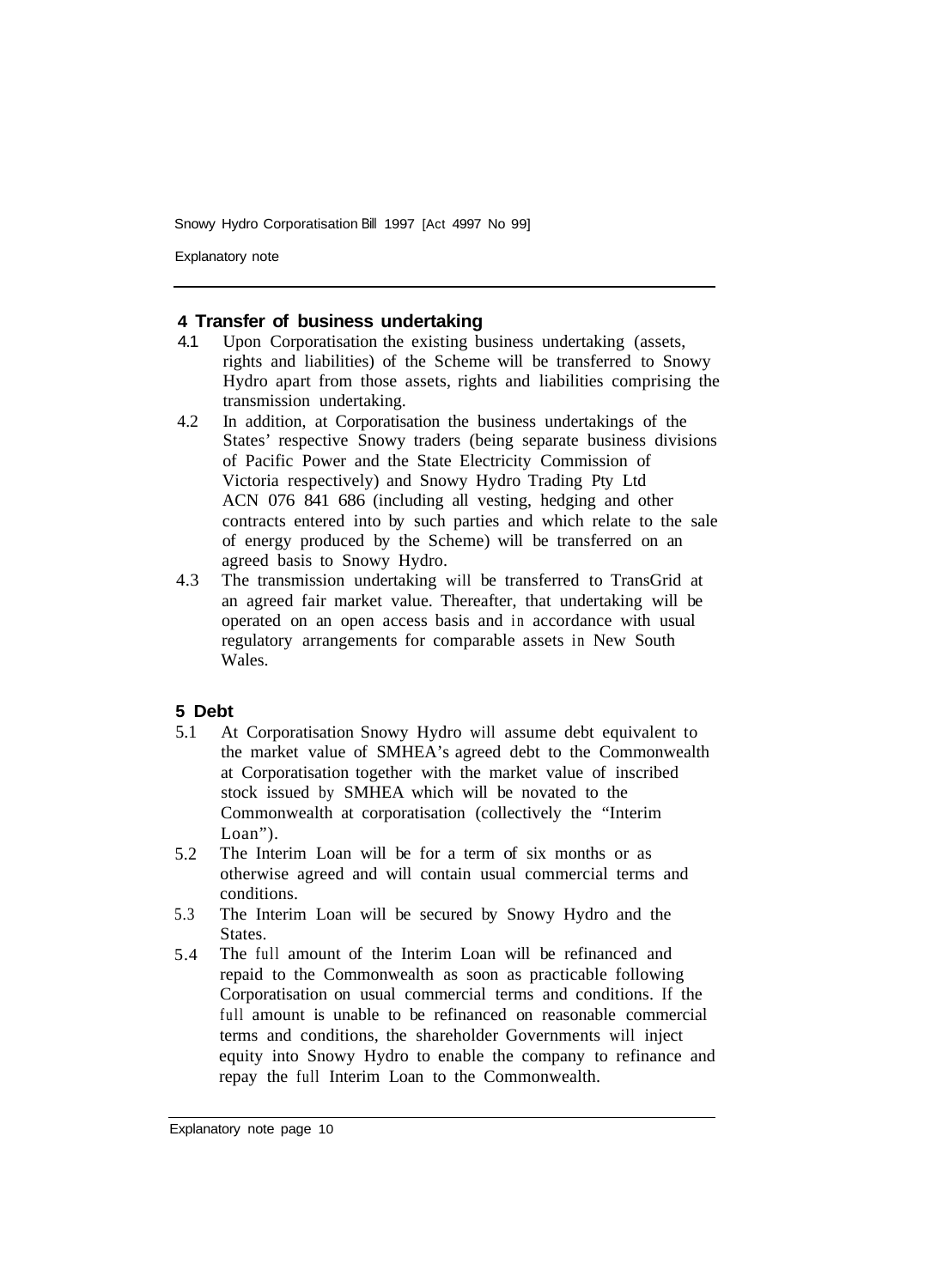Explanatory note

## **6 Water rights**<br>**6.1** Water will

- Water will not be an asset of Snowy Hydro. The existing rights of the Scheme with respect to water will be continued under a licence granted by the appropriate NSW water authority ("Water Licence").
- 6.2 The Water Licence will:
	- (1) be in respect of an agreed geographical area ("Area"),
	- (2) specify Snowy Hydro's right to use, collect, divert, store and release water,
	- (3) provide that Snowy Hydro's water rights are subject to the rights of certain water users to extract up to a total of 3 gigalitres per annum from within the Area,
	- (4) be for an initial term of 75 years with a 50 year renewal option,
	- (5) only be revoked or terminated following agreed defaults by Snowy Hydro, and
	- (6) be capable of amendment by the appropriate NSW water authority through an agreed process. Financial consideration will be provided to Snowy Hydro by NSW if such amendments have an adverse material financial impact on the company.
- 6.3 Apart from fees under the Water Licence (to be calculated in accordance with principle 9.3 below), no other charges will be imposed on Snowy Hydro in relation to water.

#### **7 Water releases**

- 7.1 The Water Licence will set out Snowy Hydro's water release obligations.
- 7.2 Unless otherwise agreed, those water release obligations will be consistent with the existing arrangements governing the Scheme. In any case they will:
	- (1) protect Victoria's existing right to a share of inflows into the Scheme,
	- (2) protect South Australia's existing rights,
	- (3) prescribe minimum release volumes in times of drought,
	- (4) provide for variations in releases in emergency situations,
	- (5) include provisions for consultation between Snowy Hydro and the relevant water authorities,
	- (6) include requirements for the development by Snowy Hydro of annual water operating plans in consultation with the appropriate NSW water authority, and
	- (7) provide for the outcomes of the Water Inquiry.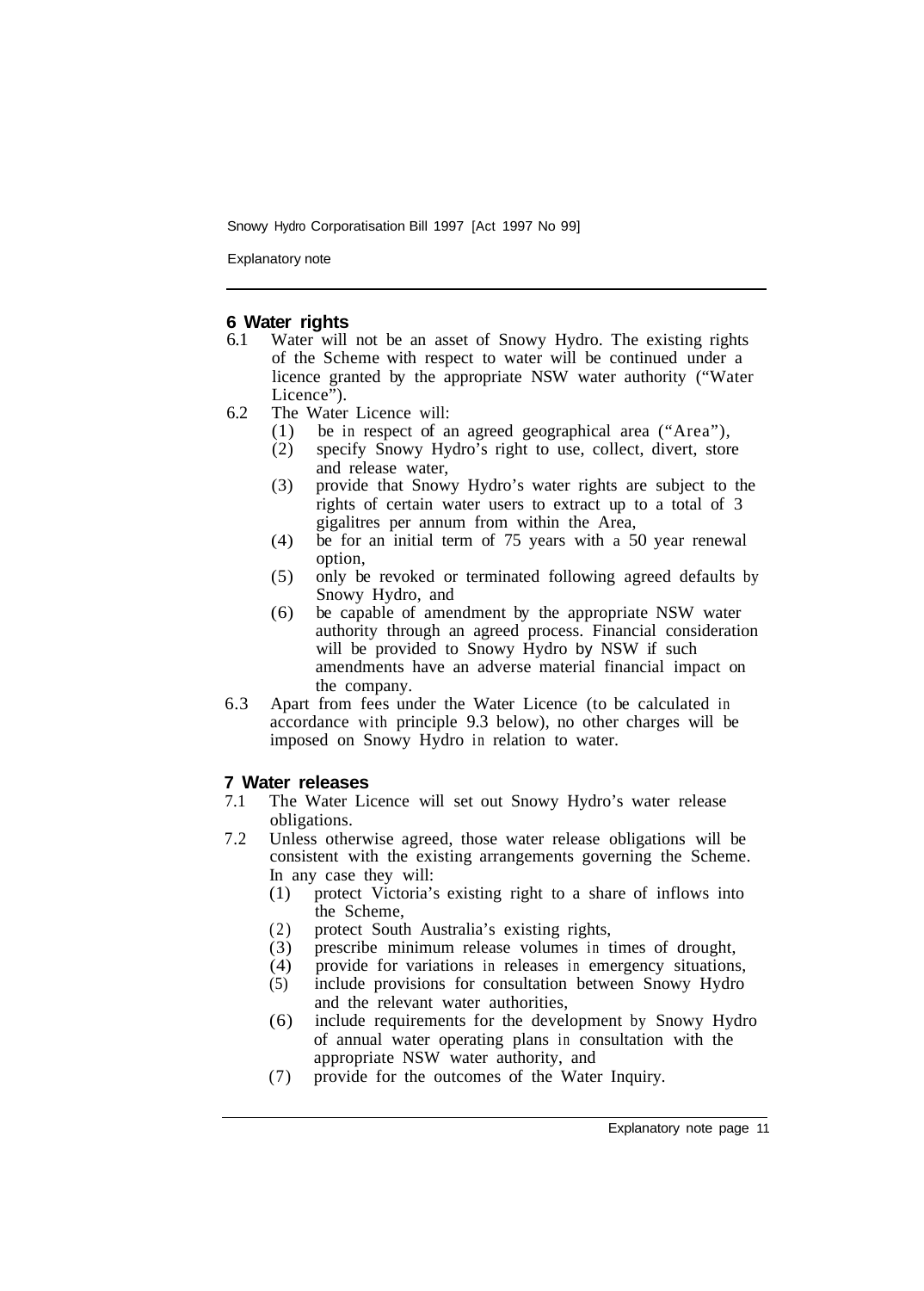Explanatory note

7.3 With respect to releases referred to in principles 7.2 (3) and 7.2 (4), no financial consideration will be payable to Snowy Hydro.

## **8 Water inquiry** 8.1 Prior to prox

- 8.1 Prior to proclamation in full of any corporatisation legislation the States will sponsor a public inquiry into environmental issues arising out of the current pattern of water flows caused by the operation of the Scheme in accordance with agreed terms of reference ("Water Inquiry").
- options to address the issues considered by the inquiry within six months of its commencement. Thereafter, the States will consider the final report of the inquiry and agree upon a final outcome within 2 months or such other time as may be agreed by them. 8.2 The inquiry will submit to the States comprehensive, costed

#### **9 Regulatory framework**

- 9.1 To the maximum extent possible, Snowy Hydro is to operate under a competitively neutral regulatory framework as it applies to other relevant participants in the electricity and water industries.
- 9.2 In particular, Snowy Hydro is to operate under the NSW environmental and planning regulatory framework with due recognition being given to the fact that that regulatory framework has not been applied to the SMHEA from the time of the construction of the Scheme.
- 9.3 All charges incurred in connection with the KNP Lease and the Water Licence will be calculated so as to recoup only the reasonable costs of issuing and administering that lease and licence.

#### **10 Employees**

10.1 Employees working on the Scheme will be transferred to Snowy Hydro upon corporatisation on substantially the same terms and conditions as their current employment.

#### **11 Kosciuszko National Park Occupation**

- 11.1 Snowy Hydro will occupy areas within the Kosciuszko National Park under a lease (and associated licences) granted by NSW ("KNP Lease").
- 11.2 The KNP Lease will:
	- (1) be for an initial term of 75 years with a renewal option of 50 years,
	- (2) provide for occupation on a competitively neutral basis,